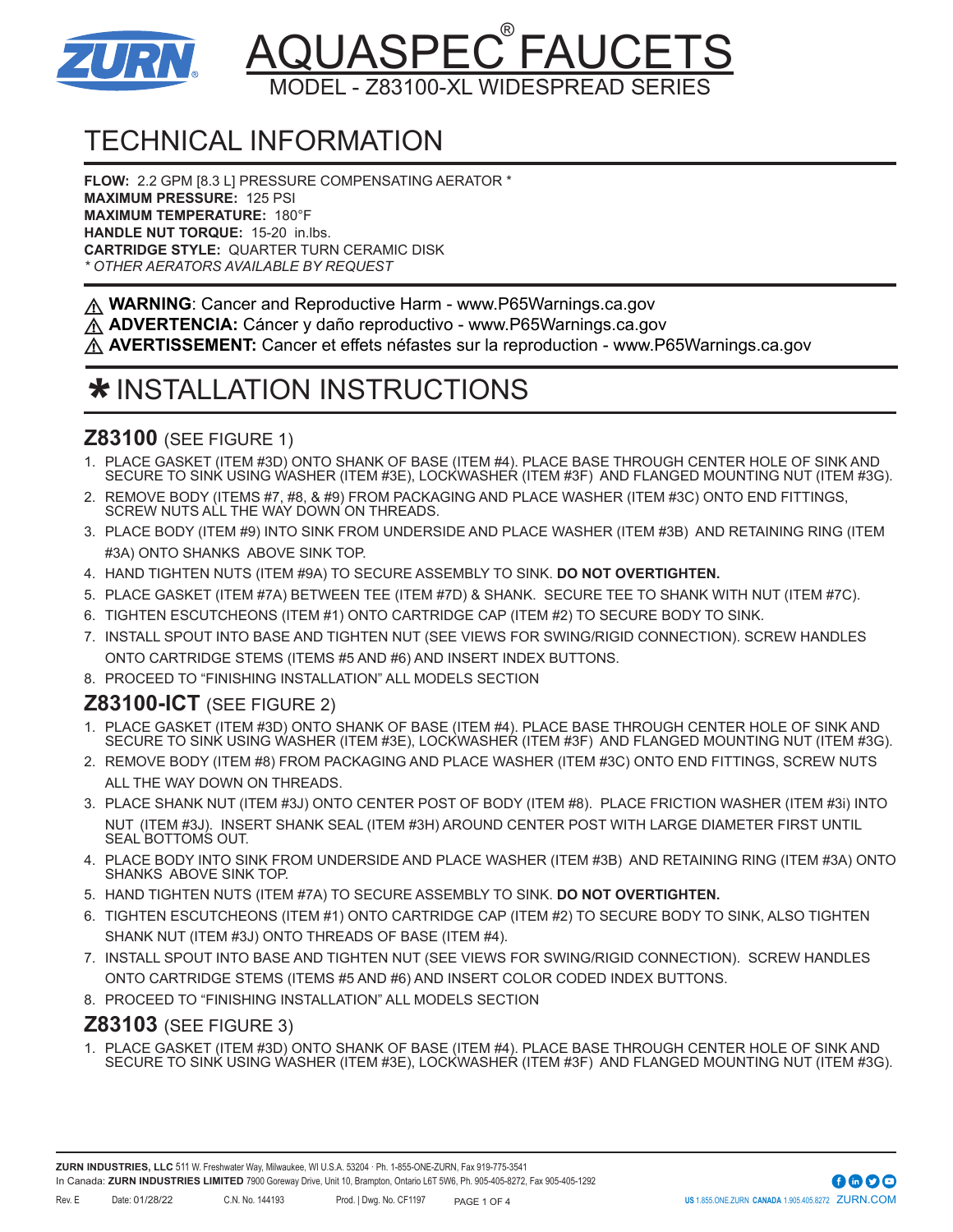- 2. REMOVE BODY (ITEMS #7, #8, & #9) FROM PACKAGING, REMOVE CARTRIDGE CAP (ITEM #1) AND PLACE WASHER (ITEM #3C) ONTO END FITTINGS, SCREW NUTS ALL THE WAY DOWN ON THREADS.
- 3. PLACE BODY (ITEM #9) INTO SINK FROM UNDERSIDE AND PLACE WASHER (ITEM #3B) AND RETAINING RING (ITEM #3A) ONTO SHANKS ABOVE SINK TOP.
- 4. REASSEMBLE CARTRIDGE CAP (ITEM #1) TO BODY (ITEM #9).
- 5. HAND TIGHTEN NUTS (ITEM #9A) TO SECURE ASSEMBLY TO SINK. **DO NOT OVERTIGHTEN.**
- 6. PLACE GASKET (ITEM #7A) BETWEEN TEE (ITEM #7D) & SHANK. SECURE TEE TO SHANK WITH NUT (ITEM #7C).
- 7. TIGHTEN ESCUTCHEONS (ITEM #2) BODY (ITEM #9) TO SECURE BODY TO SINK.
- 8. INSTALL SPOUT INTO BASE AND TIGHTEN NUT (SEE VIEWS FOR SWING/RIGID CONNECTION). SCREW HANDLES ONTO CARTRIDGE STEMS (ITEMS #5 AND #6) AND INSERT INDEX BUTTONS.
- 9. PROCEED TO "FINISHING INSTALLATION" ALL MODELS SECTION

#### **Z83100-HS** (SEE FIGURE 4)

- 1. FULLY THREAD MOUNTING NUT (ITEM #7C) ONTO DIVERTER TEE (ITEM 6D). PLACE WASHER (ITEM #7B) AND FRICTION GASKET (ITEM #7A) ONTO DIVERTER TEE (ITEM #6D).
- 2. PLACE DIVERTER TEE (ITEM #6D) INTO SINK FROM UNDERSIDE AND THREAD ESCUTCHEON (ITEM #6A) ON SO THERE'S APPROXIMATELY 1" OF THREADS STICKING OUT ABOVE ESCUTCHEON (ITEM #6A).
- REMOVE BODY ASSEMBLY (ITEM #9) FROM PACKAGING AND PLACE WASHER (ITEM #3C) ONTO END FITTINGS, SCREW NUTS ALL THE WAY DOWN ON THREADS.
- 4. PLACE BODY (ITEM #9) INTO SINK FROM UNDERSIDE AND PLACE WASHER (ITEM #3B) AND RETAINING RING (ITEM #3A) ONTO SHANKS ABOVE SINK TOP.
- 5. HAND TIGHTEN NUTS (ITEM #9A) TO SECURE ASSEMBLY TO SINK. **DO NOT OVERTIGHTEN.**
- 6. TIGHTEN ESCUTCHEONS (ITEM #1) ONTO CARTRIDGE CAP (ITEM #2) TO SECURE BODY TO SINK.
- 7. INSTALL SPOUT INTO DIVERTER TEE AND TIGHTEN NUT (SEE VIEWS FOR SWING/RIGID CONNECTION). SCREW HAN-DLES ONTO CARTRIDGE STEMS (ITEMS #4 AND #5) AND INSERT INDEX BUTTONS.
- 8. BACK OFF ESCUTCHEON (ITEM #6A) UNTIL SNUG AGAINST SPOUT NUT. TIGHTEN MOUNTING NUT (ITEM #7C) TO SE-CURE DIVERTER TEE ASSEMBLY (ITEM #6) ON SINK.
- REMOVE HOSE SPRAY ASSEMBLY (ITEM #11) FROM PACKING. INSERT LOOSE WASHER INTO END OF HOSE. ASSEMBLE HOSE AND SPRAY ESCUTCHEON (ITEM #11A) ONTO SINK. INSERT HOSE AND SPRAY (ITEM #11B) THROUGH ESCUTCH-EON (ITEM #11A) FROM TOP OF SINK AND ATTACH TO DIVERTER TEE (ITEM #6D).

10.PROCEED TO "FINISHING INSTALLATION" ALL MODELS SECTION

### "FINISHING INSTALLATION" ALL MODELS

- 1. ATTACH LAVATORY SUPPLIES TO FAUCET USING COUPLING NUT (ITEM #10).
- 2. OPTIONAL POP-UP (-P) / GRID STRAINER (-G) / HANDICAP OFFSET GRID DRAIN (-GH) *(NOT AN OPTION FOR Z80000-HS)* INSTALL POP-UP OR GRID STRAINER IN SINK OUTLET AND PLUMB WASTE CONNECTION.
- 3. INSTALL AERATOR ONTO SPOUT END AND HAND TIGHTEN. IT MAY BE NECESSARY TO UNSCREW AND CLEAN AERATOR AT START-UP.
- 4. TURN WATER SUPPLY ON AND OPERATE FAUCET CHECKING FOR LEAKS.
- 5. IT MAY BE NECESSARY TO SHUT WATER OFF AND REMOVE CARTRIDGES TO CLEAN SUPPLY LINES. CARTRIDGES-CAN BE REMOVED BY FIRST REMOVING THE HANDLES. COLOR INDEXES CAN BE REMOVED BY INSERTING A PIN INTO THE HOLE ON THE UNDERSIDE OF THE HANDLE. AFTER THE HANDLES HAVE BEEN REMOVED, UNSCREW ECUTCHEONS (ITEM #1) AND REMOVE THE CARTRIDGE CAPS (ITEM #2). PULL UP ON THE CARTRIDGE.
- REPLACE CARTRIDGES IN BODY AND HAND TIGHTEN CARTRIDGE CAPS. PLACE HANDLES ON THE CARTRIDGE STEM AND LOCATE THEM AS DESIRED. TIGHTEN CARTRIDGE CAPS.
- 7. REPLACE HANDLE SCREWS AND COLOR INDEX BUTTONS.

## MAINTENANCE

- YOUR ZURN AQUASPEC FAUCET HAS A HIGHLY POLISHED NICKEL CHROME PLATED FINISH. CLEAN WITH SOAP AND WATER OR A MILD CLEANER WHICH IS SAFE FOR CHROME PLATING. DO NOT USE ACIDS OR TOILET BOWL CLEANER AS THEY WILL DAMAGE THE FINISH.
- 2. AQUASPEC FAUCETS CONTAIN CERAMIC DISK CARTRIDGES WHICH REQUIRE NO MAINTENANCE. TO REMOVE THE CARTRIDGE, SHUT THE WATER OFF, LOOSEN THE HANDLE NUTS AND PULL UP ON THE CARTRIDGE.

### REPLACEMENT PARTS

INDEX BUTTONS G60500

COLD WATER CARTRIDGE 59517007/ 59517005 (REFER TABLE) HOT WATER CARTRIDGE 59517008/ 59517006 (REFER TABLE)

**ZURN INDUSTRIES, LLC** 511 W. Freshwater Way, Milwaukee, WI U.S.A. 53204 · Ph. 1-855-ONE-ZURN, Fax 919-775-3541 In Canada: **ZURN INDUSTRIES LIMITED** 7900 Goreway Drive, Unit 10, Brampton, Ontario L6T 5W6, Ph. 905-405-8272, Fax 905-405-1292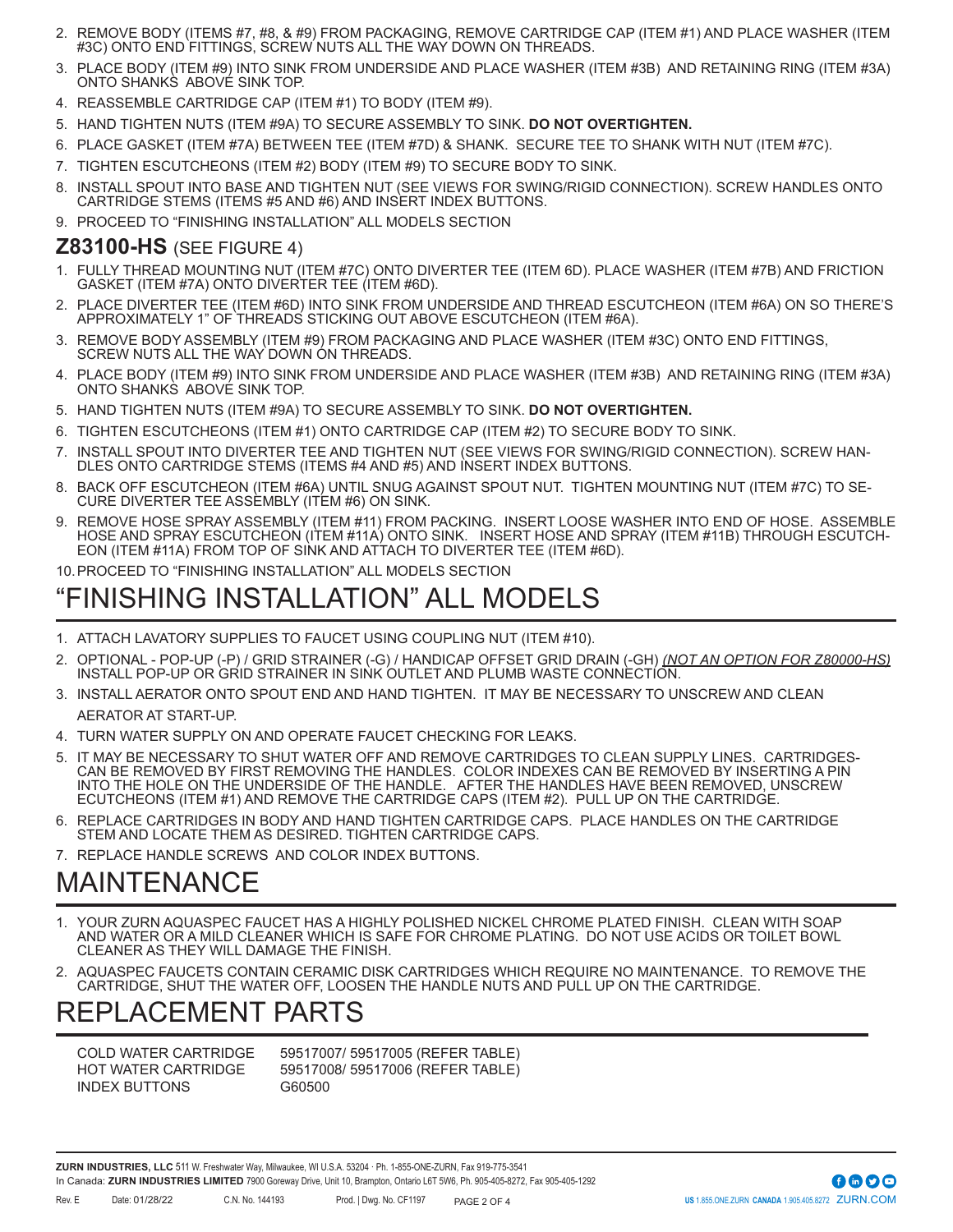

### FIGURE 1 FIGURE 2



| <b>Item</b> | <b>Part Number</b> | <b>Description</b>          | Qty.           | Item | <b>Part Number</b> | <b>Description</b>          | Qty.           |
|-------------|--------------------|-----------------------------|----------------|------|--------------------|-----------------------------|----------------|
| 1           | 60078001           | Escutcheon                  | 2              | 1    | 60078001           | Escutcheon                  | $\overline{2}$ |
| 2           | 60077001           | Cartridge Cap               | 2              | 2    | 60077001           | Cartridge Cap               | $\overline{2}$ |
| 3           | G61859             | <b>Mounting Hardware</b>    |                | 3    | G61080             | <b>Mounting Hardware</b>    | 1              |
| 3A          | 60383002           | <b>Retaining Ring</b>       | 2              | 3A   | 60383002           | <b>Retaining Ring</b>       | 2              |
| 3B          | 60382001           | Washer                      | 2              | 3B   | 60382001           | Washer                      | 2              |
| 3C          | 60444001           | Washer                      | 2              | 3C   | 60444001           | Washer                      | 2              |
| 3D          | 60148002           | Gasket                      | 2              | 3D   | 60148002           | Gasket                      |                |
| 3E          | 65340001           | Washer                      |                | 3E   | 65340001           | Washer                      |                |
| 3F          | 61613019           | <b>Toothed Lockwasher</b>   |                | 3F   | 61613019           | <b>Toothed Lockwasher</b>   |                |
| 3G          | 59530003           | <b>Flanged Mounting Nut</b> |                | 3G   | 59530003           | <b>Flanged Mounting Nut</b> |                |
| 4           | G67871             | Base                        |                | 3H   | 60144001           | Shank Seal                  |                |
| 5           | 59517007           | Long Cold Cartridge         |                | 3I   | 60399001           | <b>Friction Washer</b>      |                |
| 6           | 59517008           | Long Hot Cartridge          |                | 3J   | 60145001           | Shank Nut                   |                |
| 7           | G67898             | Tee Assembly                |                | 4    | G67871             | Base Ass'y.                 |                |
| 7A          | 60455001           | Gasket                      |                | 5    | 59517007           | Long Cold Cartridge         |                |
| 7B          | 63982001           | <b>Retaining Ring</b>       |                | 6    | 59517008           | Long Hot Cartridge          |                |
| 7C          | 60145002           | <b>Shank Nut</b>            |                | 7    | 60445001           | <b>Nut</b>                  | 2              |
| 7D          | 61283005           | Tee                         |                | 8    |                    | Valve Body Ass'y.           |                |
| 8           | 93317332           | S. S. Flexible Hose         | $\overline{2}$ | 9    | 59532001           | 1/2" NPSM Riser Nut         | 2              |
|             | 93039001           |                             | 2              |      |                    |                             |                |
| 9           |                    | Valve Body Assembly         |                |      |                    |                             |                |
| <b>9A</b>   | 60445001           | <b>Nut</b>                  | 2              |      |                    |                             |                |
| 10          | 59532001           | 1/2" NPSM Riser Nut         | 2              |      |                    |                             |                |

**ZURN INDUSTRIES, LLC** 511 W. Freshwater Way, Milwaukee, WI U.S.A. 53204 · Ph. 1-855-ONE-ZURN, Fax 919-775-3541 In Canada: **ZURN INDUSTRIES LIMITED** 7900 Goreway Drive, Unit 10, Brampton, Ontario L6T 5W6, Ph. 905-405-8272, Fax 905-405-1292